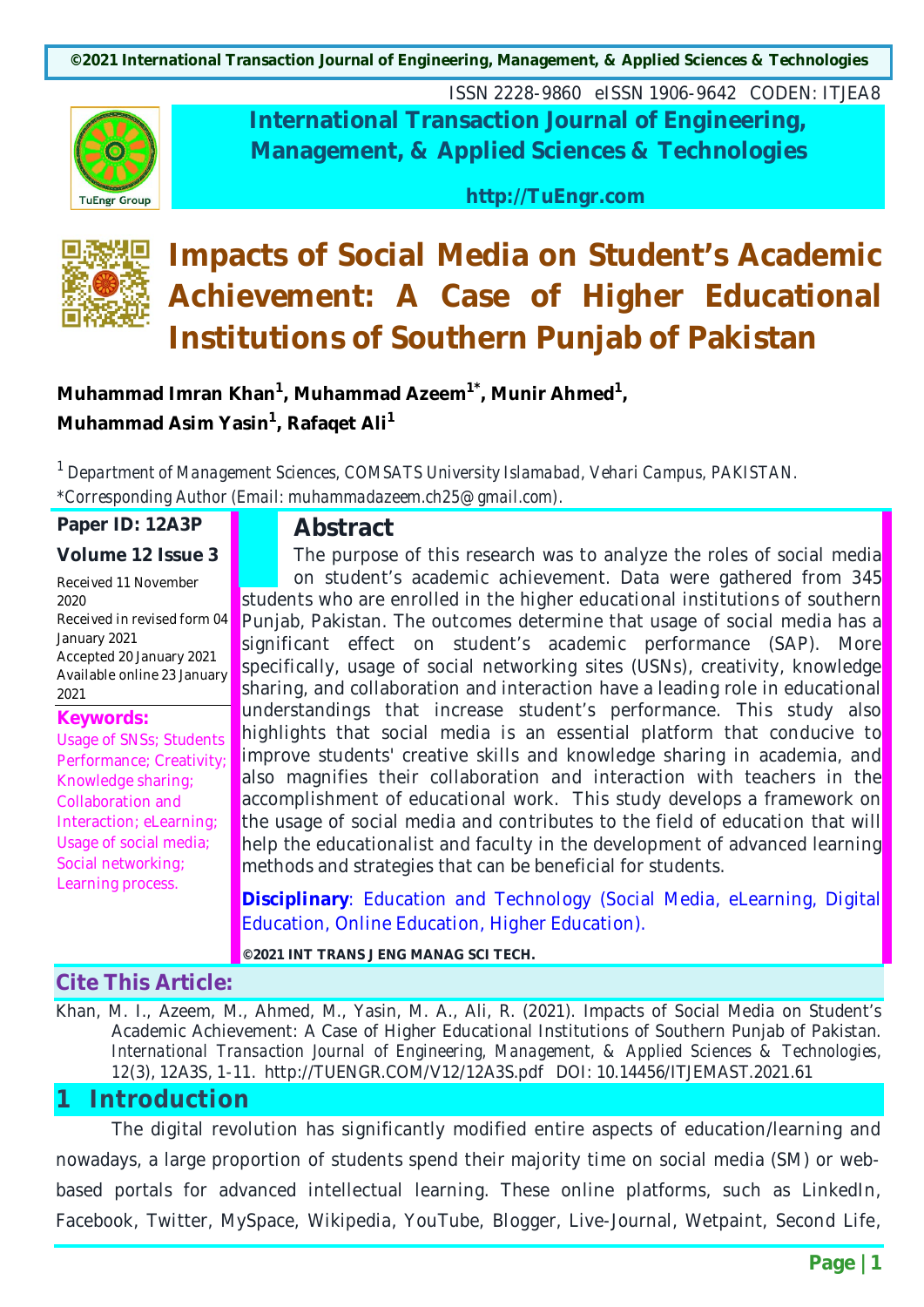Schoology, Wikidot, and many others, engrossing students' online educational activities and brings forth a social network in academia (Curtis, 2013). It also provides the occasions to get opportunities for virtual education instead of traditional education where the physical distances between faculty and students are immaterial (Chu, 2020). Social media or Social Networking Sites (SNS) are the key sources for interaction with academic people through online-networks. The first emergence of SNS was in the 1990s that effectively connected the individuals of this world. SNS is used for sharing pictures, personal information, messages, video, and multimedia ads. Shah and Balaji (2020) define SM as "technologies that made social communication easy and enable discussions among its participants". Hughes (2009) stated that "Social media are a collection of internet-based websites, services, and practices that support collaboration, community building, participation, and sharing". College students communicate through SNS with their secondary school companions, at the campus level, and shared their daily activities through these sites. The popularity of SM is rapidly ingrained in our society, and its usage consistently making everyone frenzy for online socializing. Similarly, educational specialists are recognizing the importance of SM among youth and introducing various programs for educational advancement. For example, the online service of Microsoft 365 and Google Apps for education, both are providing online connectivity, browsing, and digital classroom tool, and users can easily avail of this support on Apple, Windows, Chrome books, and Android (VSG, 2019).

In this technology-driven world, SM can be easily obtained through internet service on digital devices like computers and mobile phones, etc. Like this, individuals are taking social networking services for the advancement in social and business relations locally and internationally, because every news and information are rapidly available on SNS and become viral through this platform. Students spend daily a huge part of their time on SNS for entertainment (Maqableh et al., 2015) but they also used it for gathering such information which helps them in the accomplishment of educational work and improves their digital skills. For example, a competent student/teacher is successfully running their online educational channels. Research on MBAstudents explores that students are well consumers of SM and become major content developers, adding value to SNS (Shah and Balaji, 2020). The trend of using social networking services sites through a "user profile" fabricates interpersonal networks or a social relation that represents his/her cyber-identity or social connections and an assortment of extra services (Wikipedia, 2020). The social networking platforms (SNP) (i.e. Facebook, Twitter, Wikis, and Instagram) have got the attention of researchers, university administrators, educationalists, and policymakers to investigate that how this platform can be used for academia, social, and business development. According to Chu (2020), the effect of digital influences is conspicuous on the fuzzy of advanced education. Therefore, the transformative procedures related to classroom instruments are widely discussed. Social media platform (SMP) has a potential contribution in spreading every sort of informative material worldwide which is also conducive to educational activities. Hence, billions of users are incorporating SNS into their everyday lives schedules. Moreover, digital technologies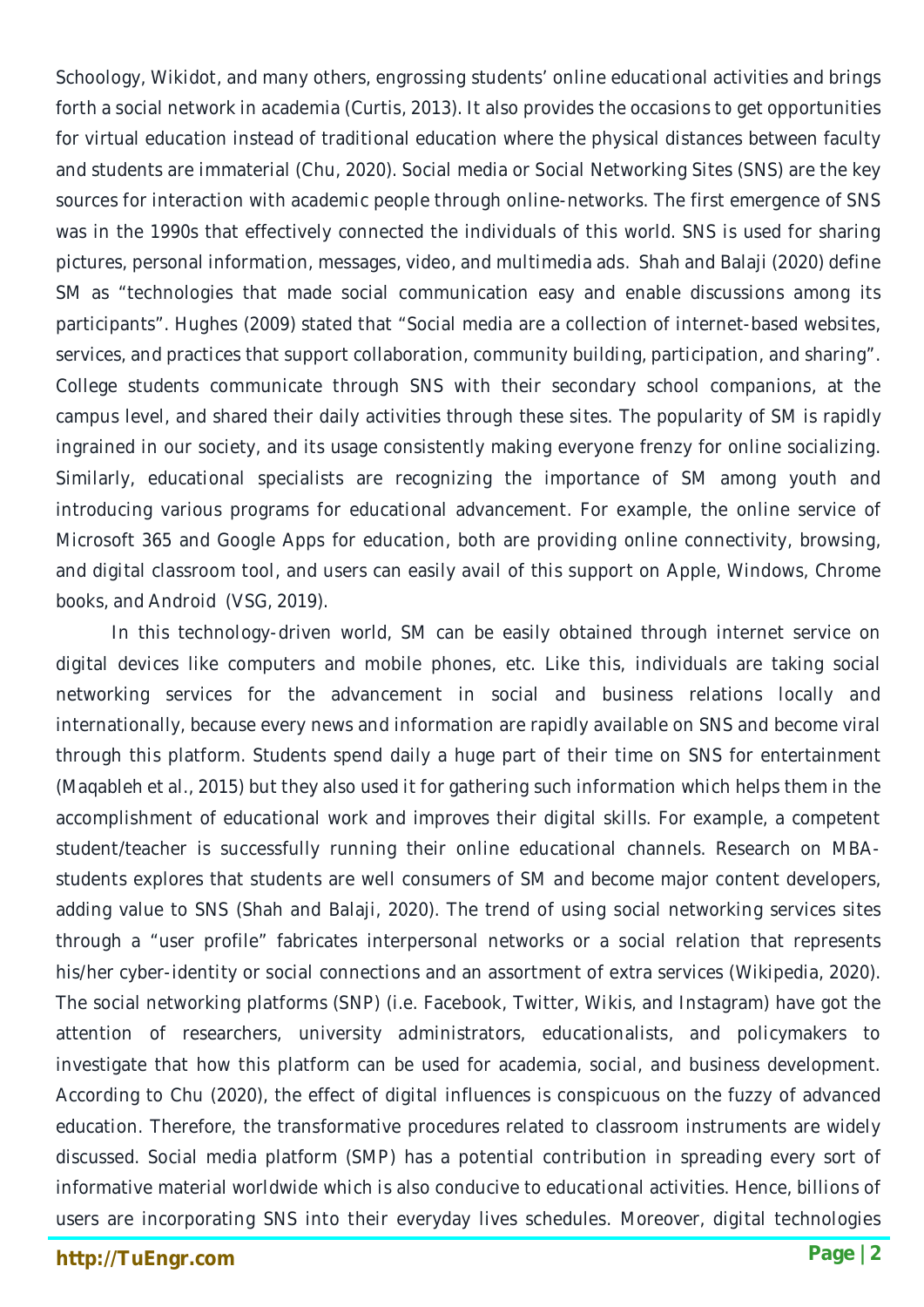facilitate the students to get updated about social and educational activities which become a potential way of exchange learning that is effectively utilized for innovative and productive moves. Researchers, usually agreed that usage of social media (USM) has a significant contribution in the learning process such as, (online education, software programming system, web servers, data storage, or multimedia, etc) and online games also provide entertainment for leisure time (Junco et al., 2011; Nuskiya, 2017).

Social media in this modern society become an essential medium that encourages learning and change through cultivating interaction and collaboration with peers (Asterhan and Bouton, 2017; Chu et al., 2017; Raacke and Raacke, 2015). To get the supreme benefits of social media, educationalists need to comprehend the structure and characteristics of this online tool. It will help in acclimating advanced education mechanisms. Biswas (2013) posits that "Schoology supports an intimate partnership between educational institutions and technology developers and serves as a catalyst to empower teaching and educational effectiveness at different levels of any environment (i.e., K-12 education, higher education, corporate)" (p. 189). Therefore, SM is an important platform that provides opportunities to share unique thoughts, ideas, and departmental level educational activities which leads to accomplishing educational goals. The present study gives a brief explanation of how social media contributes to student academic achievement. The foundation of this unique framework will provide an understanding of the USNs and their attributes that take into consideration curriculum learning. Therefore, this study explores the significance of SM among graduates who are enrolled in southern Punjab universities. This model contributes to the literature of education and assists students to share knowledge on curriculum activities that will create an environment for collaborative learning, resultant in academic achievement.

## **2 Theory and Hypotheses Development**

#### **2.1 Usage of SNS**

The usage value of SNSs in an educational setting is crucial. Rao (2017) noted that social media enhance the knowledgeability and collaborations among individuals in a supporting sense of educational learning which potentially builds an e-educational system that effectively creates easiness for the students for extra curriculum activities. Connolly (2011) explores the extra advantage of SM; "establishing enduring relationships with real people". For instance, Facebook can enable a student to conquer the sort of seclusion, which experience during college/university dormitory residents. Atul Pant (2013) advocated that "the conversation collaboration, coherence, global reach, scalability and low-cost dimensions that social media offer can be a boon for meaningful, effective and engaging education for all, provided they are used prudently". Durden, (2007), stated that human being is based on social norms, and social media have the potential source for interpersonal communication worldwide. An international report, on Americans' life, demonstrated that "48% of teens visit social networking websites daily or more often; 26% visit once a day, [and] 22% visit several times a day" (Lenhart and Madden, 2007). The overwhelming Internet usage is resultant with more impulsivity, less longanimity, less persistence, less constancy,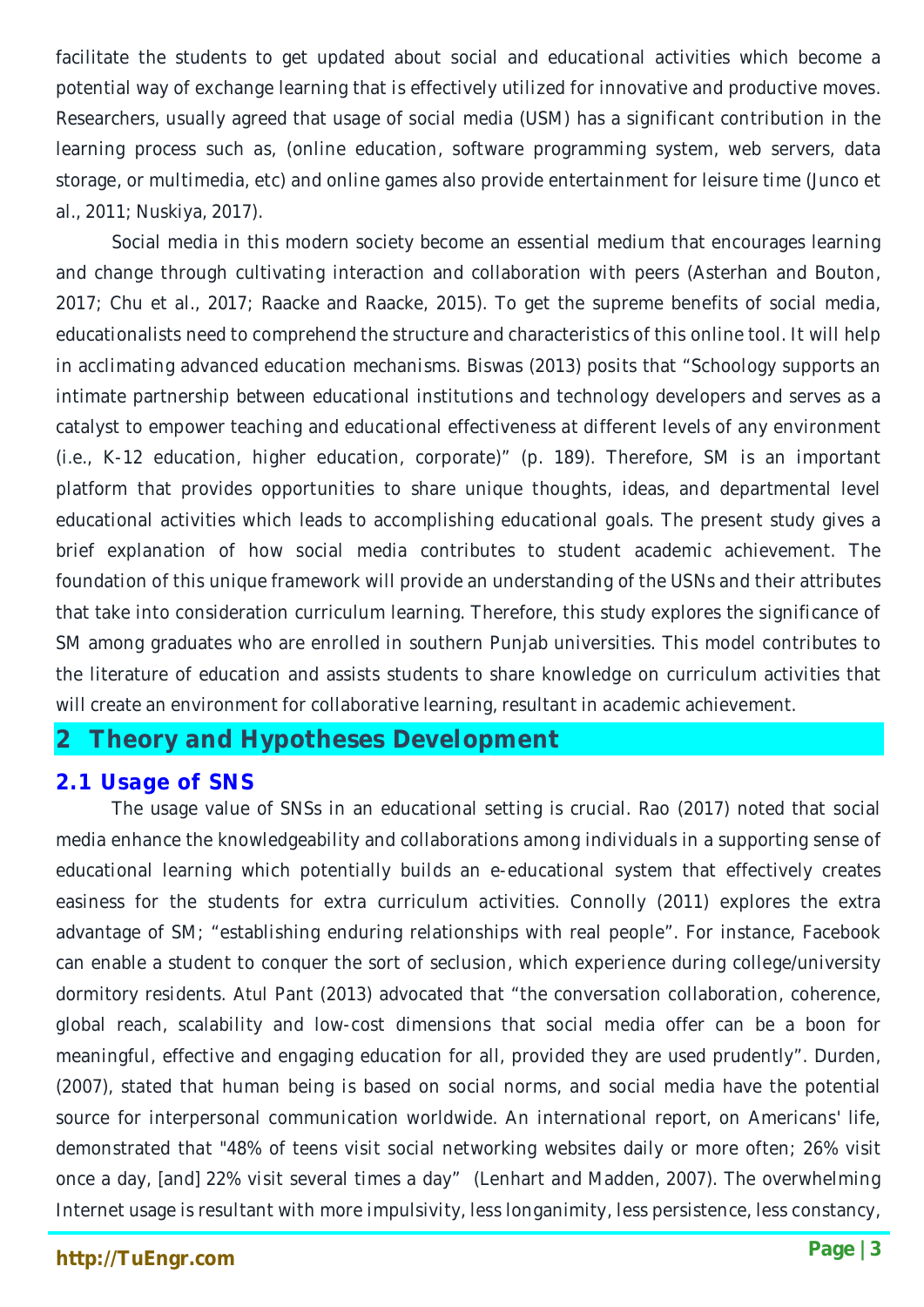and weaker reasoning aptitudes. However, prolonged usage of the internet makes the student habitual of social media and that also diminishes the learning activities (Connolly, 2011). In contrast, SNS is also establishing positive and meaningful existence in academia. It's come up with new learning and benefits, plays a pivotal role in academic achievement with positive usage in the promotion of educational activities. Notwithstanding the advantages USNs are identified in improving digital skills, (McLoughlin and Lee, 2008) uncovered that scholars who do not utilize web-based services and innovative patterns become skeptical for social network integration in academic work. Web-based services are providing the possibilities of cooperative learning through online networking communication like Email, WebEx, and Webinars or any sorts of learning resources that facilitate the students in the completion of routine coursework, and conversation with faculty. The young students get help from scholars; improve their expertise and lessons with the help of social media which is vital for advanced education (Hamid et al., 2011). It is possible to improve the efficient learning process as the main purpose of the online conversation is "to create an online learning environment that will achieve high levels of learning" (Andresen, 2009, p. 251). The usage of SNS is recognized as a valuable tool in student academic learning (Schwartz, 2009). Thus, the study hypothesis is proposed as

**H1:** The usage of social networking websites has a positive effect on student's academic achievement

#### **2.2 Creativity**

The role of creativity in professional capability and individual attributes is important, also recognized as a significant component of education in the faster-evolving world, applicable to future practice in any profession, for students and educators. SMP is recognized as a place of creativity, distribution, and investigation in the hands of web clients has been perceived as having an imperative function in democratizing creativity. Allen, et al. (2012) stated that usage of these devices encourages the students in advanced education and promotes creativity in numerous other related capacities: computerized proficiency, autonomous learning, coordinated effort, and relational abilities, and critical thinking. The "New Media Consortium" (NMC) (2012, p.6) reported that "Digital media literacy continues its rise in importance as a key skill in every discipline and profession", but "Institutional barriers present formidable challenges to moving forward constructively with emerging technologies". In novel learning, creativity is the aspiration for higher education students, and on competition of study, it's capable to fulfill their professional, business, and industrial-related requirements (Amabile et al., 1996; Pink, 2005). Dynamic educationalists have resuscitated calls to grasp a holistic education that builds up all potential parts of human character including its creativity (Robinson, 2011; Jackson et al., 2006). Student capabilities, for example, independent learning, association with companions, problem-solving, critical thinking, and inter-disciplinary practice would all be able to identify as a mien for creativity. Student participation in class discussion, brainstorming, positive interaction with faculty on various academic topics, learning to influence them for critical thinking that all based on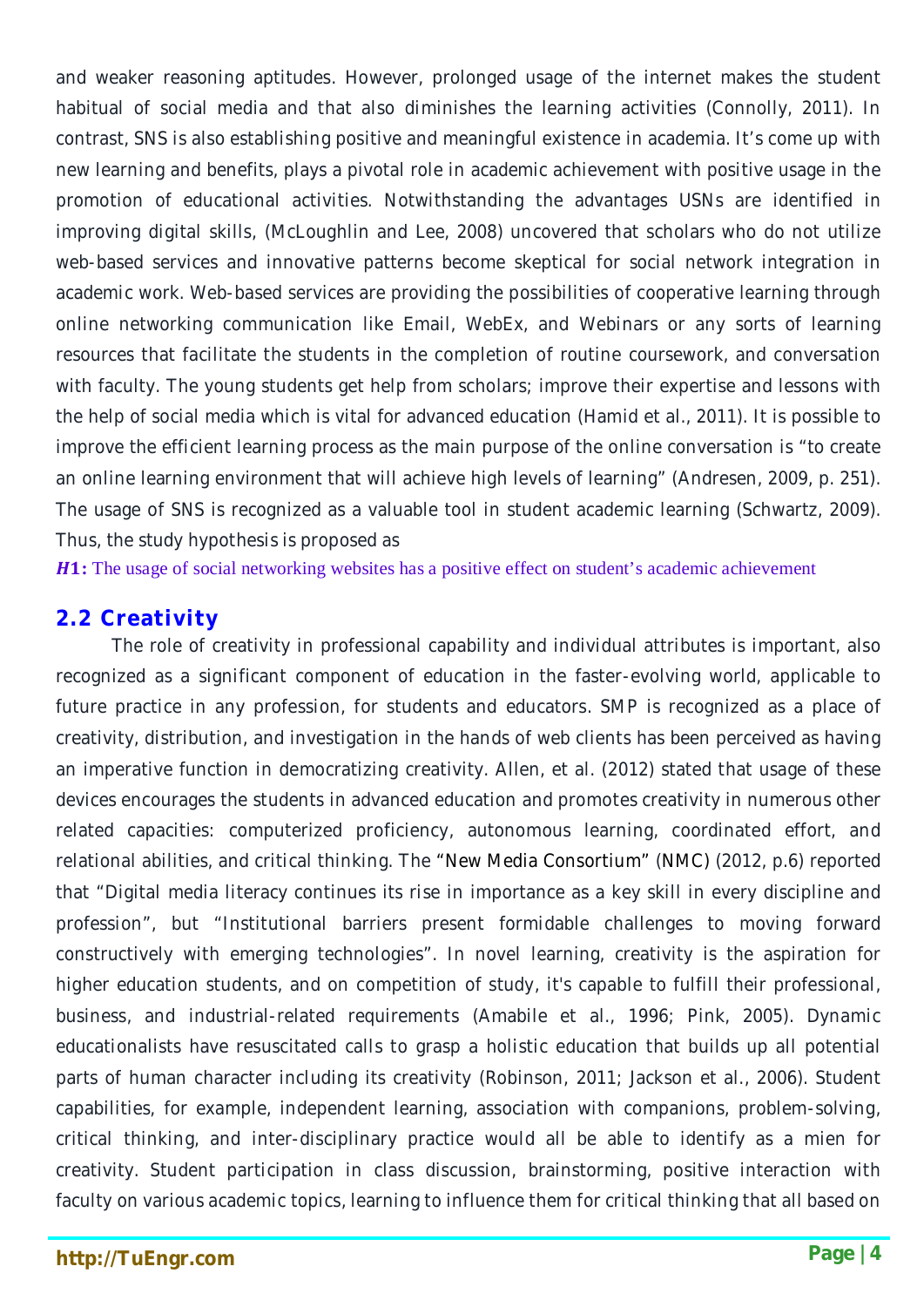the advanced education system that brings creativity (Fryer, 2006; McWilliam and Dawson, 2007). Tynes (2007) noted that SNS beneficial for students in the classroom, it builds confidence, multitask handling, effective usage of media, time management, and how to restore their important academic literature on web-device. The social site is a vital source for social interaction among classmates, faculty, and new entities which improves learning abilities (Rosen and Nelson, 2008). For communication, scholarly help and coordinated effort social media can use to promote creativity (Lusk, 2010). Especially, social media platforms (as Facebook, Twitter, and blogging sites), strengthen student academic fellowship and student-faculty relationships throughout the world that raise creative thinking and generate unique ideas. This provides a structure, and study environment that expanded student commitment to study (Welch and Bonnan-White, 2012). Thus, the study hypothesis is proposed as

**H2:** Creativity through SNS has a positive effect on student's academic achievement.

#### **2.3 Knowledge Sharing**

Eid and Al-Jabri (2016) advocated that knowledge sharing (KS) intensifies the exchange expertise of individuals and access to high-tech communications platforms (e.g. social media) facilitates KS (Eid and Nuhu, 2011). SNSs are very appropriate for social interaction, data sharing, and exchanging individual experiences. SNS is the major source of KS, and ongoing advancement in social networking brought new opportunities for marketing and socializing, also for students in academic learning. Like this, "Microsoft Teams" is appreciated for the interpersonal app is an illustration for the usage of educational aim. It is "a cloud app digital hub that brings channels, conversations, meetings, files, and apps to Microsoft 365" (Martin and Tapp, 2019, p.58). Chu (2020) suggested that Facebook, blogging, Schoology, and other online forums; all successfully promote and uphold the imperative educational outcomes. SNS brace the teamwork in managing ordinary issues that students/teachers face in their work. It takes into account sharing of substance, best practices in a benevolent domain and builds up a strong deep-rooted learning strategy that offers an incredible space for sharing experiences, teaming up, looking into updated knowledge (Kharbach, 2012). Rodrigues et al. (2011) talk about the capability of utilizing SNSs as a tool to upgrade the e-learning experiences. Practically all college/university population is linked via webbased networking, nowadays. Many of them use SM for interaction with different academic experts of their field or to share the researches and achievements or also extract information to update their knowledge (Socheski, 2012). Thus, the hypothesis is proposed as *H3*: Knowledge sharing through SNS has a positive effect on student's academic achievement.

#### **2.4 Collaboration and Interaction**

In the advanced world, social media significantly reshape the ways of social interaction and collaboration to get preferable learning results (Vuopala et al., 2016). SM become resourcefully interceded platforms clarify that effective collaboration related to academic-related tasks is well-managed and promote to others, by using SNS. In particular, "social information processing theory" (SIP) of Walther (2008), and Walther and Burgoon, (1992) suggested that when people are faced with textual and phonetic materials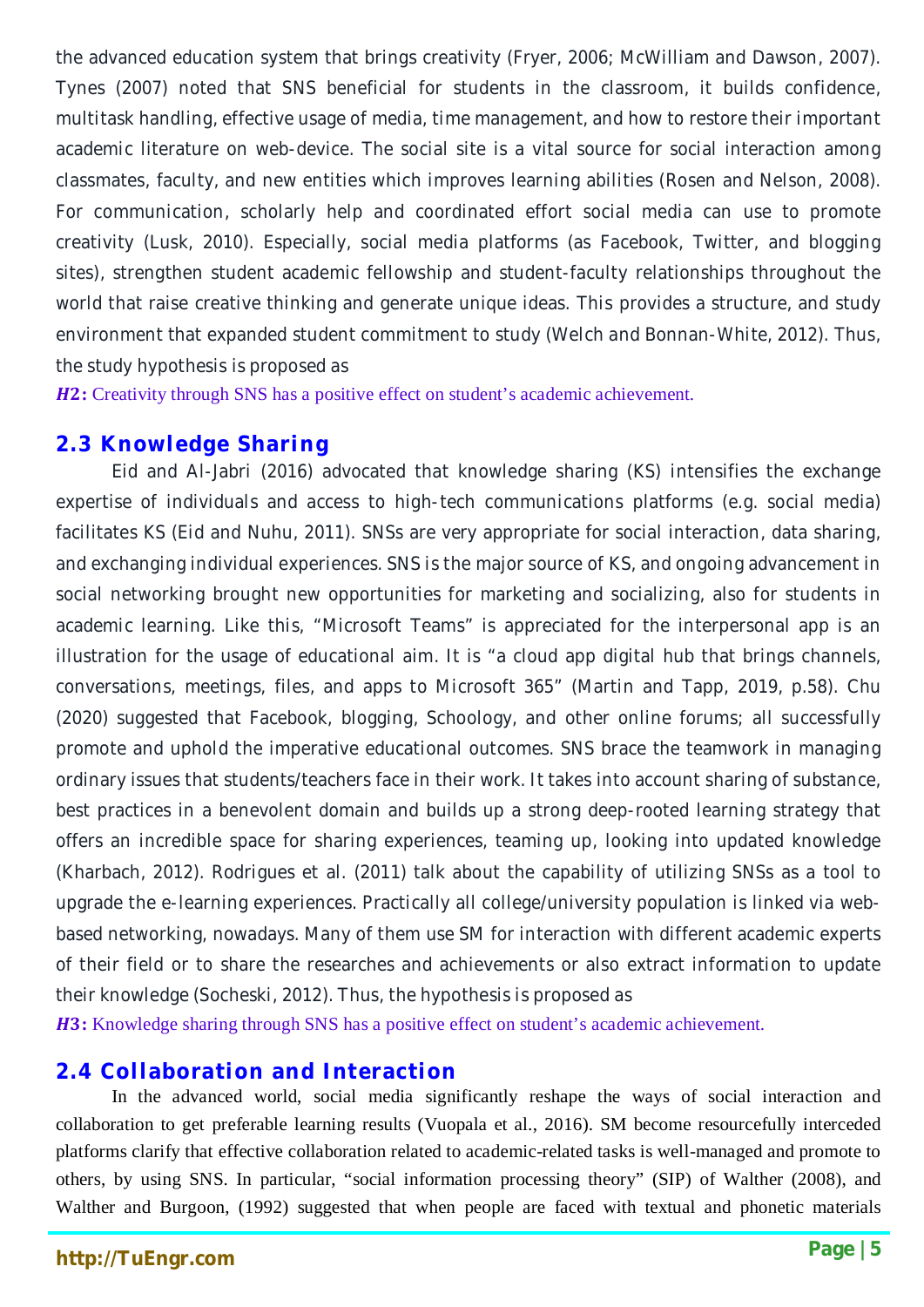lacking concrete open highlights (e.g., outward appearances and voices), they rely on the communication signals available to establish and maintain mutual processes. SNS reflects and associates with the real-life network instead of being an online-just network. Secondary-school classmates remain companions at the college/university level. Therefore, their associations with each other carry on at the societal and organizational level that enhances collaboration and interaction among them and also with faculty. They become aware of each other daily social activities through social media (Curtis, 2013). Students and faculty know the importance of social media and they often interact with each other through web-portals. Munoz and Towner, (2009) talk about the upsides of utilizing Facebook in education, and the various strategies and best practices that the educator can use to improve classroom learning. Thus, the study hypothesis is proposed as:

: Collaboration and Interaction through SNSs has a positive effect on student's academic achievement.

## **3 Material and Methods**

The purpose of this investigation was to analyze the impact of social media on student's academic achievement. The popularity and usage trend of social media in Pakistan are gradually increasing and students are frequently using the SNS for virtual communication, email, data storage (e.g. Google Drive), publication, interaction with faculty. USNs are appreciating for their valuable services and their effect on curriculum learning is significant. So, this study intends to counter SNS impact on graduates & undergraduates students who are enrolled in southern Punjab institutions like Multan, Bahawalpur, Vehari, Rahim Yar Khan, and Dera-Ghazi Khan. According to the HEC (2015) reports and data from respected university websites, these enrolled students are 57147. Thus, the targeted population in this research was 382 students (n=382) in light of Krejcie and Morgan (1970) and this study chose to utilize a base sample size of 382. All 382 questionnaires were distributed. The direct responses were 280, while some responses online (Google form) and the online response rate was 65. Out of a total of 382, a total of 345 respondents' feedbacks was utilized for statistical analysis, with a response rate of 90%.

A pre-established survey questionnaire was used to gather primary data, and it's adopted from (Khan, et al., 2017). The survey has two sections. Section-A provides information about the respondent's profile while Section-B comprises statistical testing information of four independent variables - USNs and creativity are measured against four items, Knowledge Sharing estimates with three items, Collaboration and Interaction examine with six items and performance of students which is the dependent variable measures against eight items, at five-point Likert scale ranging from "1 for strongly agree" and "5 for strongly disagree".

#### **4 Empirical Results**

#### **4.1 Description of Demographic Analysis**

The respondents were students, male more than female. The study gathers information about the usage of SNS and 99.4% of students are using the SNS in an out of 345. For the average usages of SNS in a day, 47.8% of students use USNs more than three hours in a day. Table 1 gives all detail regarding respondents' profiles.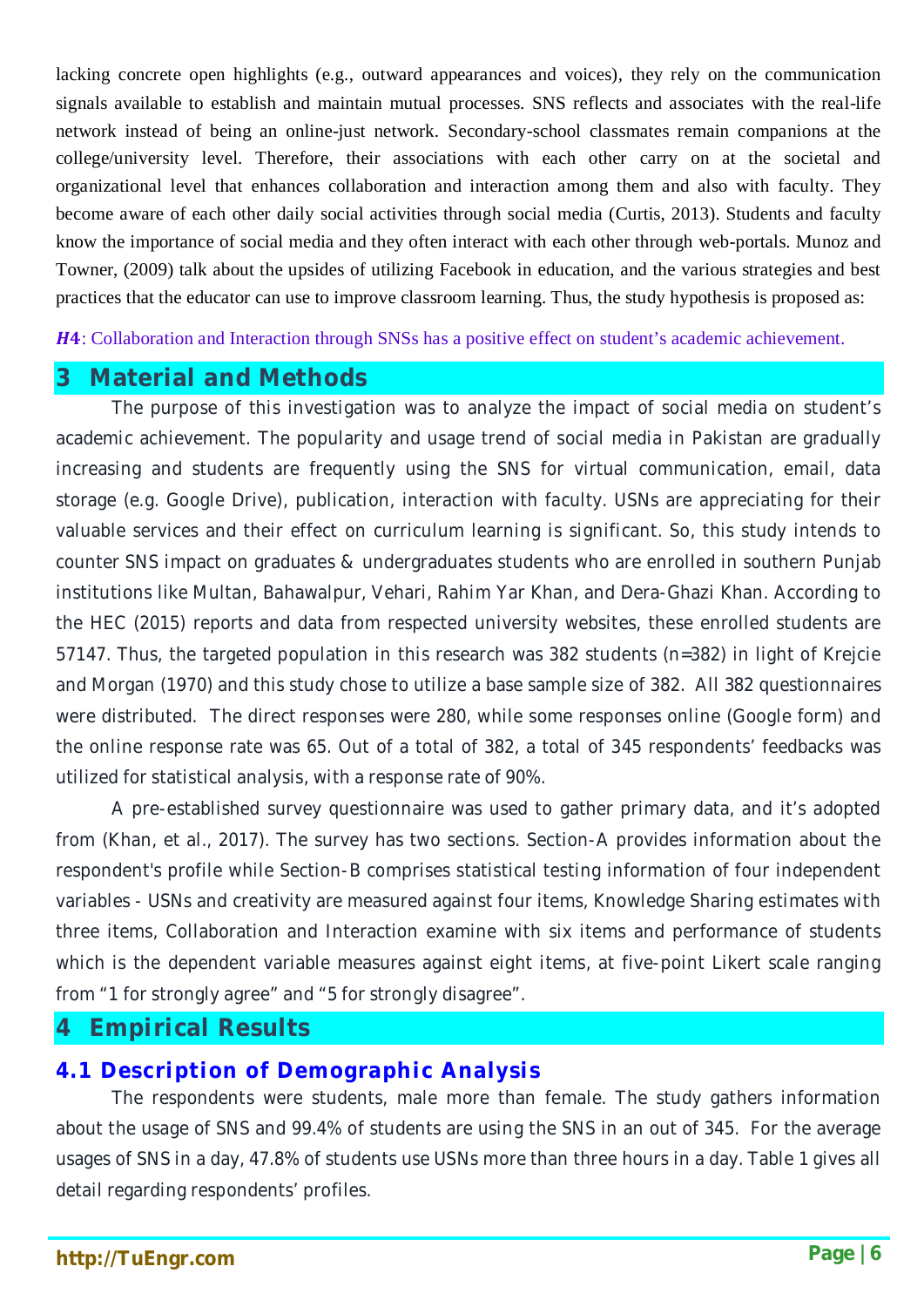| Description                       | Number of respondents | Frequency $(n=345)$ | Percentage |
|-----------------------------------|-----------------------|---------------------|------------|
|                                   | Male                  | 199                 | 57.7       |
| Gender                            | Female                | 146                 | 42.3       |
|                                   | Vehari                | 82                  | 23.8       |
|                                   | <b>Multan</b>         | 83                  | 24.1       |
| City                              | <b>Bahawalpur</b>     | 79                  | 22.9       |
|                                   | <b>RY</b> Khan        | 48                  | 13.9       |
|                                   | DG khan               | 53                  | 15.4       |
|                                   | 18-22                 | 208                 | 60.3       |
| Age                               | $23 - 27$             | 130                 | 37.7       |
|                                   | 28 or above           | 7                   | 2.0        |
|                                   | <b>Bachelor</b>       | 219                 | 63.5       |
| <b>Education</b>                  | <b>Master</b>         | 105                 | 30.4       |
|                                   | <b>MS/MPhil</b>       | 21                  | 6.1        |
| Usage of Social Media (USM)       | Yes                   | 343                 | 99.4       |
|                                   | N <sub>o</sub>        | 2                   | $.6\,$     |
|                                   | Less than one hour    | 44                  | 12.8       |
| The average usage of SNS in a day | Two or three hours    | 136                 | 39.4       |
|                                   | More than three hours | 165                 | 47.8       |

#### **Table 1**: Profile of respondents

### **4.2 Statistical Analysis**

Reliability is an essential factor to estimate the instrument measurement and evaluate data consistency (Tavakol and Dennick, 2011). It is also being checked that the reliability of a test is associated with its validity. A mechanism cannot be considered valid unless it's reliable. To test the reliability of data quality through Cronbach's alpha, and the value of alpha is 0.70 or greater than 0.70 demonstrate results are reliable and acceptable (Hair et al., 2016). The values of Cronbach's alpha of all constructs were higher than 0.70, shows that study data were reliable, see Table 2.

| $\blacksquare$ . Extraormy and Descriptive blansites (1) |                  |       |           |  |  |  |
|----------------------------------------------------------|------------------|-------|-----------|--|--|--|
|                                                          | Cronbach's Alpha | Mean  | <b>SD</b> |  |  |  |
| <b>PS</b>                                                | .832             | 19.00 | 6.264     |  |  |  |
| <b>USNs</b>                                              | .711             | 9.47  | 3.154     |  |  |  |
| <b>SIC</b>                                               | .714             | 14.72 | 4.448     |  |  |  |
| <b>CRT</b>                                               | .810             | 9.10  | 3.863     |  |  |  |
| <b>KS</b>                                                | .742             | 6.92  | 2.963     |  |  |  |

**Table 2:** Reliability and Descriptive Statistics  $(N = 345)$ 

Table 3 explains that USNs and SIC were moderately positive correlated with PS where r= .594, .560, p < .01 and CRT and KS were strong positive correlation with PS where r= .660, .710 p < .01. There was a positive correlation between USNs, SIC, CRT, and KS.

| <b>Table 3:</b> Pearson Correlation ( $N = 345$ ) |                                                                                                                                                                                                                                |                |             |                                                         |              |           |  |  |
|---------------------------------------------------|--------------------------------------------------------------------------------------------------------------------------------------------------------------------------------------------------------------------------------|----------------|-------------|---------------------------------------------------------|--------------|-----------|--|--|
|                                                   |                                                                                                                                                                                                                                | <b>PS</b>      | <b>USNs</b> | <b>SIC</b>                                              | <b>CRT</b>   | <b>KS</b> |  |  |
| <b>PS</b>                                         | <b>Pearson Correlation</b>                                                                                                                                                                                                     |                |             |                                                         |              |           |  |  |
|                                                   | Sig. (2-tailed)                                                                                                                                                                                                                |                |             |                                                         |              |           |  |  |
| <b>USNs</b>                                       | <b>Pearson Correlation</b>                                                                                                                                                                                                     | $.594^{**}$    |             |                                                         |              |           |  |  |
|                                                   | Sig. (2-tailed)                                                                                                                                                                                                                | < .001         |             |                                                         |              |           |  |  |
| <b>SIC</b>                                        | <b>Pearson Correlation</b>                                                                                                                                                                                                     | $.560**$       | $.460**$    |                                                         |              |           |  |  |
|                                                   | Sig. (2-tailed)                                                                                                                                                                                                                | < .001         | < .001      |                                                         |              |           |  |  |
| <b>CRT</b>                                        | <b>Pearson Correlation</b>                                                                                                                                                                                                     | $.660^{**}$    | $.496^{**}$ | .553                                                    |              |           |  |  |
|                                                   | $Sig. (2-tailed)$                                                                                                                                                                                                              | < .001         | < 0.001     | < 0.001                                                 |              |           |  |  |
| <b>KS</b>                                         | <b>Pearson Correlation</b>                                                                                                                                                                                                     | $.710^{**}$    | $.477***$   | $.540^{**}$                                             | $.644^{***}$ |           |  |  |
|                                                   | Sig. (2-tailed)                                                                                                                                                                                                                | < .001         | < .001      | < 0.001                                                 | < .001       |           |  |  |
|                                                   | and the second control of the second second the second second terms of the second second terms of the second second terms of the second second terms of the second second terms of the second second terms of the second secon | $\cdot$ $\sim$ |             | $\sim$ $\sim$ $\sim$ $\sim$ $\sim$ $\sim$ $\sim$ $\sim$ |              |           |  |  |

#### **Table 3**: Pearson Correlation (N = 345)

\*\*. Correlation is significant at the 0.01 level (2-tailed).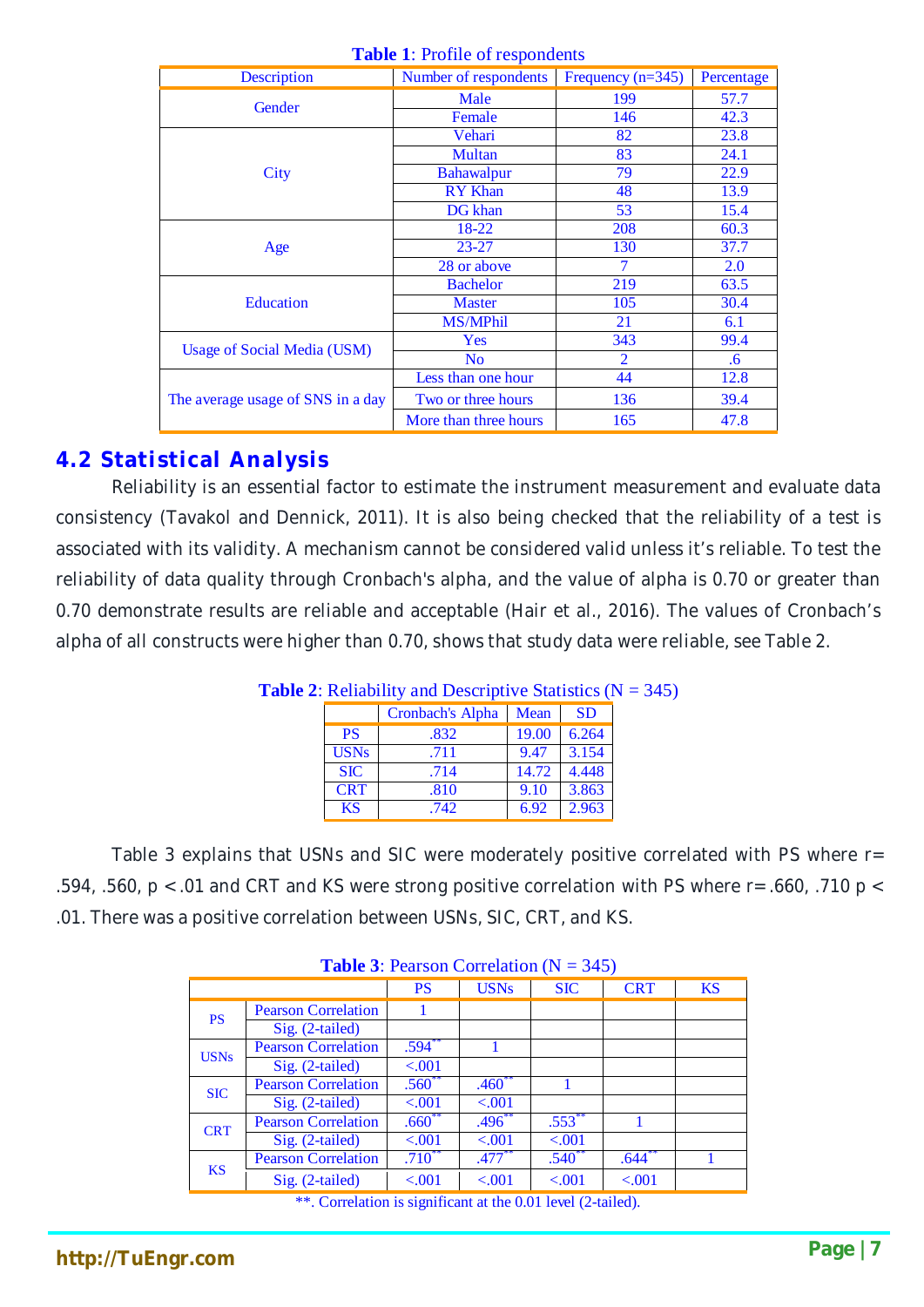The variables model summary is exhibited in Table 4.  $\mathbb{R}^2$  in the model was 0.628, which means that USNs, SIC CRT, and KS determine and explain 62.8 % variation by PS.

| <b>Table 4.</b> INFOUCE BUTHINGEY         |                |  |                                       |                          |                                           |         |          |     |                     |
|-------------------------------------------|----------------|--|---------------------------------------|--------------------------|-------------------------------------------|---------|----------|-----|---------------------|
| Model                                     |                |  | R Square   Adjusted R   Std. Error of | <b>Change Statistics</b> |                                           |         |          |     |                     |
|                                           |                |  | <b>Square</b>                         |                          | the Estimate   R Square Change   F Change |         | df1      |     | $df2$ Sig. F Change |
|                                           | $.795^{\rm a}$ |  | .628                                  | 3.818                    | .633                                      | 146.478 | $\sim$ 4 | 340 | ${<}001$            |
| . Duralistome (Constant) IZO HOMe OIC CDT |                |  |                                       |                          |                                           |         |          |     |                     |

**Table 4**: Model Summary

a. Predictors: (Constant), KS, USNs, SIC, CRT

Table 5 indicates the significance of the model as the value of sig. is <0.01 which is lesser than .05 it means the research model is significant.

| <b>Table 5.</b> First <i>V</i> Fi Blaustics |            |                       |                    |          |         |       |  |  |
|---------------------------------------------|------------|-----------------------|--------------------|----------|---------|-------|--|--|
| Model                                       |            | <b>Sum of Squares</b> | <b>Mean Square</b> |          |         | Sig.  |  |  |
|                                             | Regression | 8542.101              |                    | 2135.525 | 146.478 | < 001 |  |  |
|                                             | Residual   | 4956.896              | 340                | 14.579   |         |       |  |  |
|                                             | Total      | 13498.997             | 344                |          |         |       |  |  |

**Table 5**: ANOVA Statistics

a. Dependent Variable: PS b. Predictors: (Constant), KS, USNs, SIC, CRT

Linear regression provides the significance of the hypotheses data. The t-value of a variable is 1.96 or higher than shows a positive and significant relationship. Table 6 shows that the t-value of USNs, SIC, CRT, and KS towards PS that are higher than 1.96. The P-values of variables that are less than 0.05 revealed that USNs, SIC, CRT, and KS have a positive and significant impact on PS.

| <b>Table 0. Regiession Coemetins</b> |             |                                    |                   |                                  |       |         |  |  |
|--------------------------------------|-------------|------------------------------------|-------------------|----------------------------------|-------|---------|--|--|
| Model                                |             | <b>Unstandardized Coefficients</b> |                   | <b>Standardized Coefficients</b> |       | Sig.    |  |  |
|                                      |             |                                    | <b>Std. Error</b> | <b>B</b> eta                     |       |         |  |  |
|                                      | (Constant)  | 3.040                              | .791              |                                  | 3.844 | < 0.001 |  |  |
|                                      | <b>USNs</b> | .489                               | .079              | .246                             | 6.183 | < .001  |  |  |
|                                      | <b>SIC</b>  | .160                               | .059              | .113                             | 2.696 | .007    |  |  |
|                                      | <b>CRT</b>  | .368                               | .075              | .227                             | 4.886 | < 0.001 |  |  |
|                                      | KS          | .814                               | .096              | .385                             | 8.450 | < 0.001 |  |  |

**Table 6**: Regression Coefficients

a. Dependent Variable: PS

# **5 Conclusion**

The study empirically examines the social media roles in students' academic achievement and found that usages of social networking sites have a positive and meaningful effect on students' academic performance. Data from 345 students validate our research model and all the hypotheses of this study  $(H1, H2, H3,$  and  $H4$ ) are accepted. The findings suggest that USNs are proving to be an essential aspect of enhancing student's awareness about academia in a technology-driven world. It helps them in collaboration and interaction with their teachers in terms of illuminating educational activities and plays a leading role in augmenting student's creativity and knowledge sharing by producing novel thoughts and ideas that are identified as conducive for academic performance. Students spend daily a huge part of their time on SNS for entertainment and also gathering such information through these sites which helps them in the accomplishment of educational work and improve their digital skills. The study developed a framework on the usage of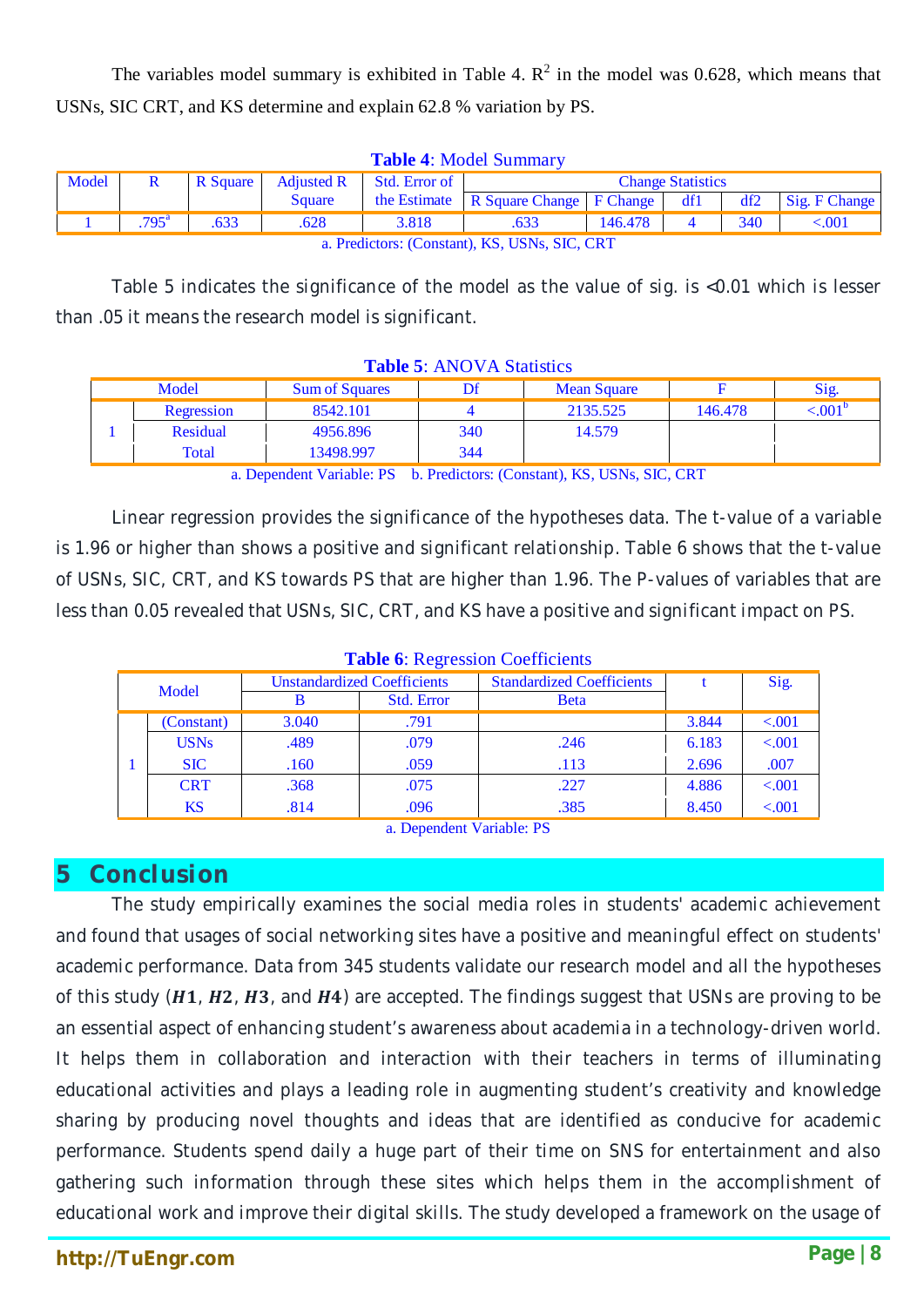social media and contributes to the field of education which will help the educational specialist and faculty in the development of advanced learning methods and strategies that can be beneficial for students.

# **6 Availability of Data and Material**

Data can be made available by contacting the corresponding author.

## **7 References**

- Allen, B., Caple, H., Coleman, K., & Nguyen, T. (2012, November). Creativity in practice: Social media in higher education. In *ASCILITE: Future Challenges-Sustainable Futures Conference, Wellington, New Zealand*.
- Amabile, T. M., Collins, M. A., Conti, R., & Phillips, E. (1996). *Creativity in context: Update to the social psychology of creativity*. Boulder, Colorado.
- Andresen, M. A. (2009). Asynchronous discussion forums: success factors, outcomes, assessments, and limitations. *Journal of Educational Technology & Society*, *12*(1).
- Asterhan, C. S., & Bouton, E. (2017). Teenage peer-to-peer knowledge sharing through social network sites in secondary schools. *Computers & Education*, *110*, 16-34.
- Biswas, S. (2013). Schoology-supported classroom management: A curriculum review. *Northwest Journal of Teacher Education, 11*(2), 187–196.
- Carr, N. was quoted by Atul Pant, 2013, in" Social Media in Education-Help or Hindrance?". *Yojana, a Development Monthly, Ministry of Information and Broadcasting, New Delhi, May*, 43.
- Chu, S. K. W. (2020). Developing an Experiential Internship Program with Social Media and a Participatory Design Approach. In *Social Media Tools in Experiential Internship Learning*, pp.83-98, Springer, Singapore.
- Chu, S. K., Capio, C. M., van Aalst, J. C., & Cheng, E. W. (2017). Evaluating the use of a social media tool for collaborative group writing of secondary school students in Hong Kong. *Computers & Education*, *110*, 170-180.
- Connolly, M. (2011). Benefits and drawbacks of social media in education. *WCER Research Highlights*, *22*(4), 1-  $\mathcal{D}$
- Curtis, A. (2013). *The Brief History of Social Media*. http://www.uncp.edu/home/acurtis/NewMedia/SocialMedia/SocialMediaHistory.html Accessed 2013.
- Durden, E. D., Hill, T. D., & Angel, R. J. (2007). Social demands, social supports, and psychological distress among low-income women. *Journal of Social and Personal Relationships*, *24*(3), 343-361.
- Eid, M. I., & Al-Jabri, I. M. (2016). Social networking, knowledge sharing, and student learning: The case of university students. *Computers & Education*, *99*, 14-27.
- Eid, M., & Nuhu, N. A. (2011). Impact of learning culture and information technology use on knowledge sharing of Saudi students. *Knowledge Management Research & Practice*, *9*(1), 48-57.
- Fryer, M. (2006). Facilitating creativity in higher education: A brief account of National Teaching Fellows' views. In *Developing creativity in higher education*, 94-108, Routledge.
- Hair Jr, J. F., Hult, G. T. M., Ringle, C., & Sarstedt, M. (2016). *A primer on partial least squares structural equation modeling (PLS-SEM)*. Sage Publications.
- Hamid, S., Waycott, J., Chang, S., & Kurnia, S. (2011). Appropriating online social networking (OSN) activities for higher education: Two Malaysian cases. *Changing Demands, Changing Directions. Proceedings Ascilite Hobart*, 526-538.
- HEC. (2015). student enrolments reports 2014-15. http://www.hec.gov.pk/english/universities/Pages/AJK/University-wise-enrollment-of-yearwise.aspx
- Hughes A (2009). *Higher education in a Web 2.0 world.* JISC Report. http://www.jisc.ac.uk/media/documents/publications/heweb20rptv1.pdf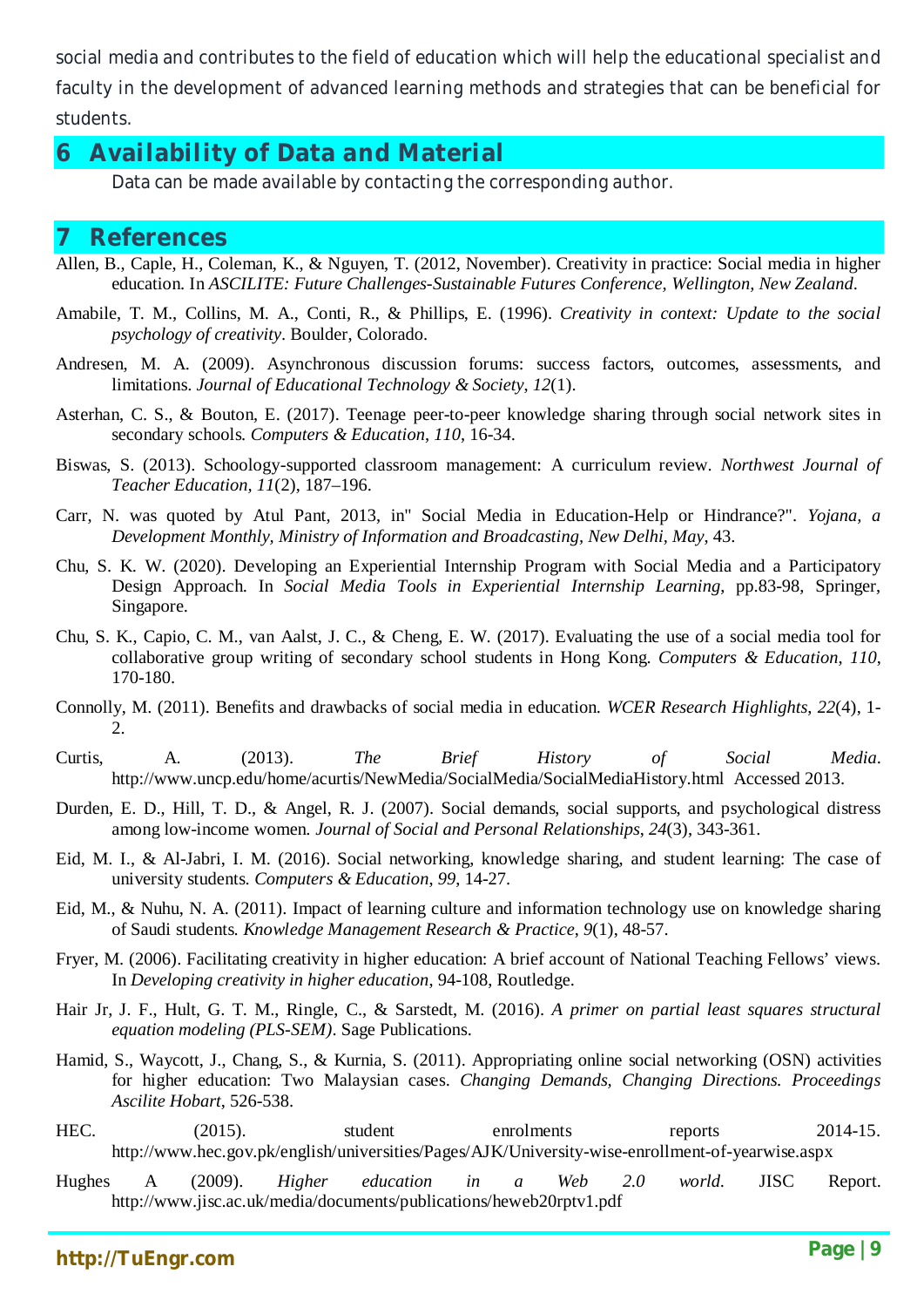- Jackson, N., Oliver, M., Shaw, M., & Wisdom, J. (Eds.). (2006). *Developing creativity in higher education: An imaginative curriculum*. Routledge.
- Junco, R., Heiberger, G., & Loken, E. (2011). The effect of Twitter on college student engagement and grades. *Journal of computer-assisted learning*, *27*(2), 119-132.
- Khan, M. I., Ahmed, M., & Amin, A. (2017). The Impact of Social Media on Teacher's Performance: A Case of Higher Educational Institutions of Pakistan. *European Online Journal of Natural & Social Sciences*, *6*(2).
- Kharbach, M. (2012). *Teachers comprehensive guide to the use of social networking in education*. Educational Technology and Mobile Learning: http://www.educatorstechnology.com/2012/05/teachers-comprehensiveguide-to-use-of.html Accessed 2020.
- Krejcie, R. V., & Morgan, D. W. (1970). Determining sample size for research activities. *Educational and psychological measurement*, *30*(3), 607-610.
- Lenhart, A., & Madden, M. (2007). *Social networking websites and teens: An overview.* pp.1-7, Washington, DC: Pew/Internet.
- Lusk, B. (2010). Digital natives and social media behavior: an overview. *The prevention researcher*, *17*(S1), 3-7.
- Maqableh, M., Rajab, L., Quteshat, W., Masa'deh, R. E. M., Khatib, T., & Karajeh, H. (2015). The impact of social media networks websites usage on students' academic performance.
- Martin, L., & Tapp, D. (2019). Teaching with Teams: An introduction to teaching an undergraduate law module using Microsoft Teams. *Innovative Practice in Higher Education*, *3*(3).
- McLoughlin, C., & Lee, M. J. (2008). The three p's of pedagogy for the networked society: Personalization, participation, and productivity. *International Journal of Teaching and Learning in Higher Education*, *20*(1), 10-27.
- McWilliam, E., & Dawson, S. (2007). *Understanding creativity: A survey of creative academic teachers*. A report for the Carrick Institute for Learning and Teaching in Higher Education.
- Munoz, C., & Towner, T. (2009). Opening Facebook: How to use Facebook in the college classroom. In *Society for information technology & teacher education international conference* (pp. 2623-2627). Association for the Advancement of Computing in Education (AACE).
- NMC (2012). *Horizon Report 2012*. New Media Consortium http://www.nmc.org/publications/horizon-report-2012-highered-edition Accessed 2012.
- Nuskiya, A. F. (2017). The impact of social media among the university students empirical study based on the South Eastern University of Sri Lanka.
- Pink, D. (2005) *A whole new mind: moving from the information age to the conceptual age.* Allen & Unwin.
- Raacke, J., & Bonds-Raacke, J. (2015). Are students really connected? Predicting college adjustment from social network usage. *Educational Psychology*, *35*(7), 819-834.
- Rao, I. T. (2017). Social Media Impact on Acharya Nagarjuna University Students: A Survey Analysis. *International Journal of Research in Economics & Social Sciences (IJRESS)*, *7*(12).
- Robinson, K., & Lee, J. R. (2011). *Out of our minds*. Tantor Media, Inc.
- Rodrigues, J. J., Sabino, F. M., & Zhou, L. (2011). Enhancing e-learning experience with online social networks. *IET Communications*, *5*(8), 1147-1154.
- Rosen, D., & Nelson, C. (2008). Web 2.0: A new generation of learners and education. *Computers in the Schools*, *25*(3-4), 211-225.
- Schwartz, H. L. (2009). Facebook: The new classroom commons. *The Chronicle of Higher Education*, *56*(6), B12- B13.
- Shah, M. W. S., & Balaji, S. (2020). Tracing the Patterns of Social Media Usage Among The Mba Students and Its Impact on Their Academic Performance–An Empirical Study. *Our Heritage*, *68*(1), 8305-8320.

Socheski, J. (2012). Six ways for teachers to effectively use social media.